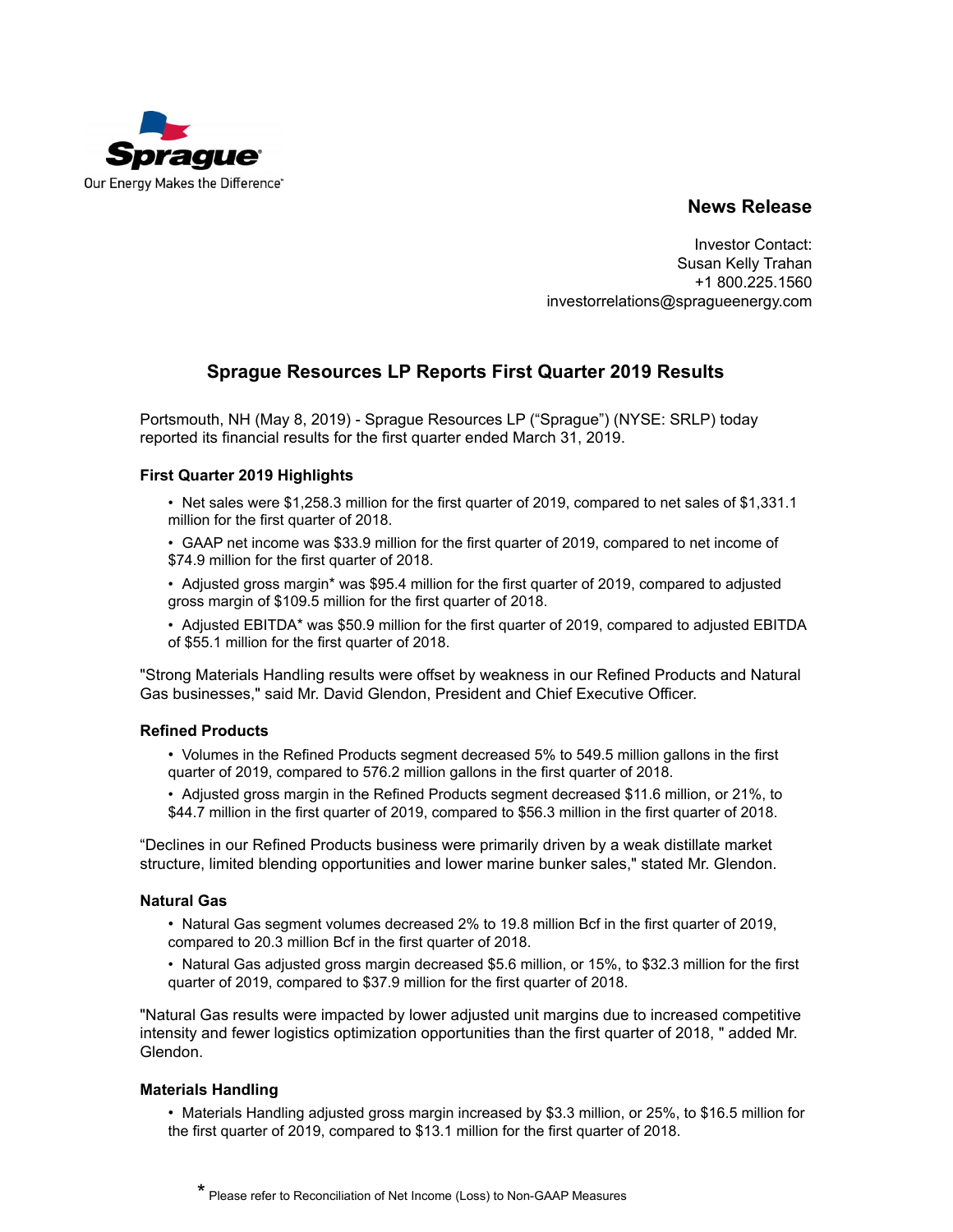"Revenue growth at Kildair was the primary driver of the increase in Materials Handling adjusted gross margin," said Mr. Glendon. "Our U.S. operations also experienced modest growth this quarter primarily due to higher asphalt and clay slurry activity."

## **2019 Guidance**

With regard to Sprague's anticipated 2019 financial results, and assuming normal weather and market structure conditions, we expect to achieve the following:

- Adjusted EBITDA is expected to be in the range of \$105 million to \$125 million.
- Sprague expects to maintain the 2019 quarterly distributions at the current distribution level of \$0.6675 per unit.

## **Quarterly Distribution**

On April 26, 2019, the Board of Directors of Sprague's general partner, Sprague Resources GP LLC, announced a cash distribution of \$0.6675 per unit for the quarter ended March 31, 2019, consistent with the distribution declared for the quarter ended December 31, 2018. The distribution will be paid on May 14, 2019, to unitholders of record as of the close of business on May 7, 2019.

## **Financial Results Conference Call**

Management will review Sprague's first quarter 2019 financial results in a teleconference call for analysts and investors today, May 8, 2019.

| Date and Time:      | May 8, 2019 at 1:00 PM ET        |
|---------------------|----------------------------------|
| Dial-in Numbers:    | (866) 516-2130 (U.S. and Canada) |
|                     | (678) 509-7612 (International)   |
| Participation Code: | 3674055                          |

The conference call may also be accessed live by a webcast available on the "Investor Relations - Calendar of Events" page of Sprague's website at www.spragueenergy.com and will be archived on the website for one year.

## **About Sprague Resources LP**

Sprague Resources LP is a master limited partnership engaged in the purchase, storage, distribution and sale of refined petroleum products and natural gas. Sprague also provides storage and handling services for a broad range of materials.

# **\*Non-GAAP Financial Measures**

EBITDA, adjusted EBITDA and adjusted gross margin are measures not defined by GAAP. Sprague defines EBITDA as net income (loss) before interest, income taxes, depreciation and amortization.

We define adjusted EBITDA as EBITDA increased for unrealized hedging losses and decreased by unrealized hedging gains (in each case with respect to refined products and natural gas inventory, prepaid forward contracts and natural gas transportation contracts), changes in fair value of contingent consideration, adjusted for the impact of acquisition related expenses, and when applicable, adjusted for the net impact of retroactive legislation that reinstates an excise tax credit program available for certain of our biofuel blending activities that had previously expired.

We define adjusted gross margin as net sales less cost of products sold (exclusive of depreciation and amortization) decreased by total commodity derivative gains and losses included in net income (loss) and increased by realized commodity derivative gains and losses included in net income (loss), in each case with respect to refined products and natural gas inventory, prepaid forward contracts and natural gas transportation contracts. Adjusted gross margin has no impact on reported volumes or net sales.

To manage Sprague's underlying performance, including its physical and derivative positions, management utilizes adjusted gross margin. Adjusted gross margin is also used by external users of our consolidated financial statements to assess our economic results of operations and its commodity market value reporting to lenders. EBITDA and adjusted EBITDA are used as supplemental financial measures by external users of our financial statements, such as investors, trade suppliers, research analysts and commercial banks to assess the financial performance of our assets, operations and return on capital without regard to financing methods, capital structure or historical cost basis; the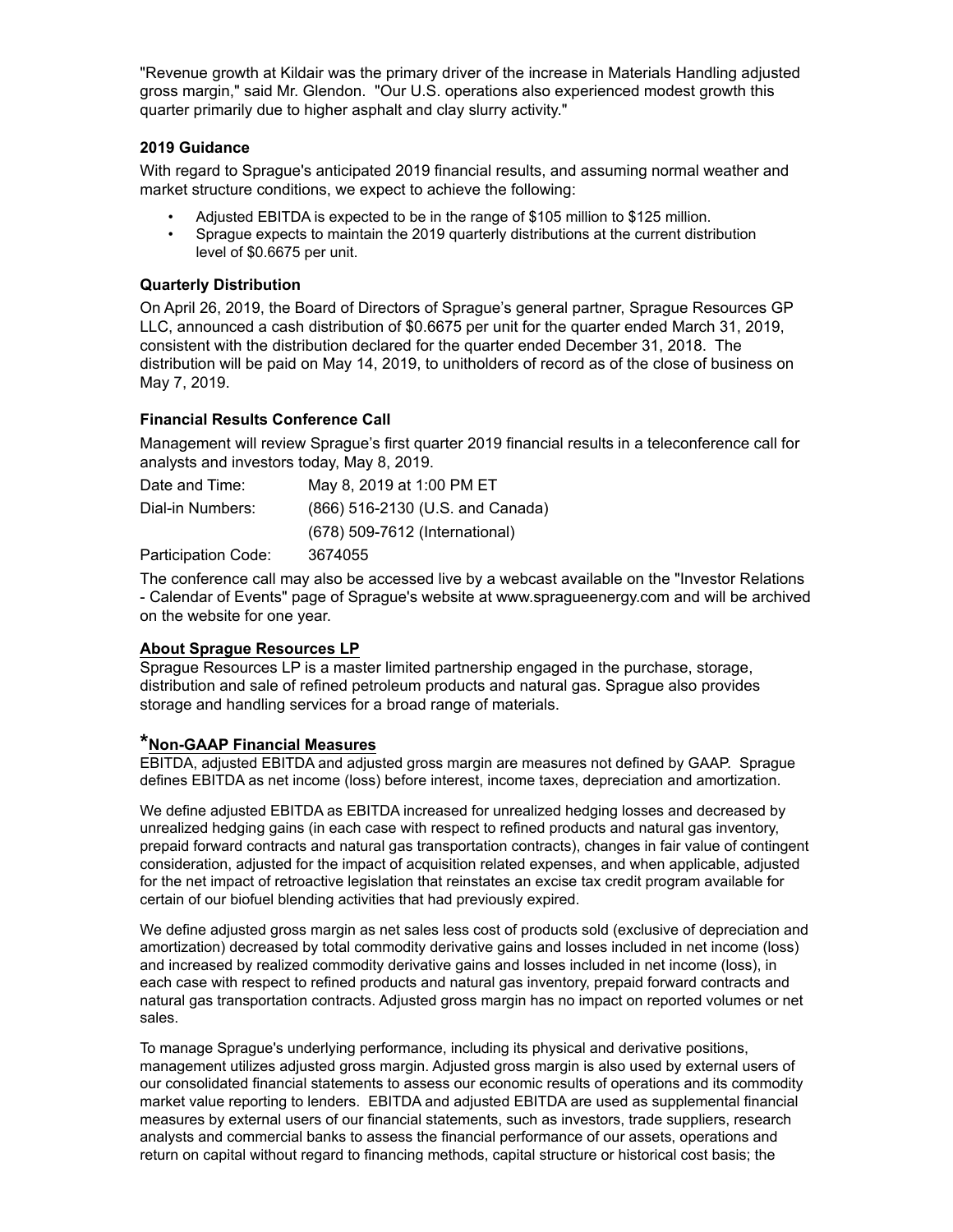ability of our assets to generate sufficient revenue, that when rendered to cash, will be available to pay interest on our indebtedness and make distributions to our equity holders; repeatable operating performance that is not distorted by non-recurring items or market volatility; and, the viability of acquisitions and capital expenditure projects.

Sprague believes that investors benefit from having access to the same financial measures that are used by its management and that these measures are useful to investors because they aid in comparing its operating performance with that of other companies with similar operations. The adjusted EBITDA and adjusted gross margin data presented by Sprague may not be comparable to similarly titled measures at other companies because these items may be defined differently by other companies. Please see the attached reconciliations of net income to adjusted EBITDA and operating income to adjusted gross margin.

With regard to guidance, reconciliation of non-GAAP adjusted EBITDA to the closest corresponding GAAP measure (expected net income (loss)) is not available without unreasonable efforts on a forward-looking basis due to the inherent difficulty and impracticality of forecasting certain amounts required by GAAP such as unrealized gains and losses on derivative hedges, which can have a significant and potentially unpredictable impact on our future GAAP financial results.

#### **Cautionary Statement Regarding Forward Looking Statements**

Any statements in this press release about future expectations, plans and prospects for Sprague Resources LP or about Sprague Resources LP's future expectations, beliefs, goals, plans or prospects, constitute forward-looking statements within the meaning of Section 21E of the Securities Exchange Act of 1934. Any statements that are not statements of historical fact (including statements containing the words "believes," "plans," "anticipates," "expects," "estimates" and similar expressions) should also be considered forward-looking statements. These forward-looking statements involve risks and uncertainties and other factors that are difficult to predict and many of which are beyond management's control. Although Sprague believes that the assumptions underlying these statements are reasonable, investors are cautioned that such forward-looking statements are inherently uncertain and involve risks that may affect our business prospects and performance causing actual results to differ from those discussed in the foregoing release. Such risks and uncertainties include, by way of example and not of limitation: increased competition for our products or services; adverse weather conditions; changes in supply or demand for our products or services; nonperformance by major customers or suppliers; changes in operating conditions and costs; changes in the level of environmental remediation spending; potential equipment malfunction and unexpected capital expenditures; our ability to complete organic growth and acquisition projects; our ability to integrate acquired assets; potential labor issues; the legislative or regulatory environment; terminal construction/repair delays; political and economic conditions; and, the impact of security risks including terrorism, international hostilities and cyber-risk. These are not all of the important factors that could cause actual results to differ materially from those expressed in forward looking statements. Other applicable risks and uncertainties have been described more fully in Sprague's most recent Annual Report on Form 10-K filed with the U.S. Securities and Exchange Commission ("SEC") on March 14, 2019 and in the Partnership's subsequent Form 10-Q, Form 8-K and other documents filed with the SEC. Sprague undertakes no obligation and does not intend to update any forward-looking statements to reflect new information or future events. You are cautioned not to place undue reliance on these forward-looking statements, which speak only as of the date of this press release.

###

(Financial Tables Below)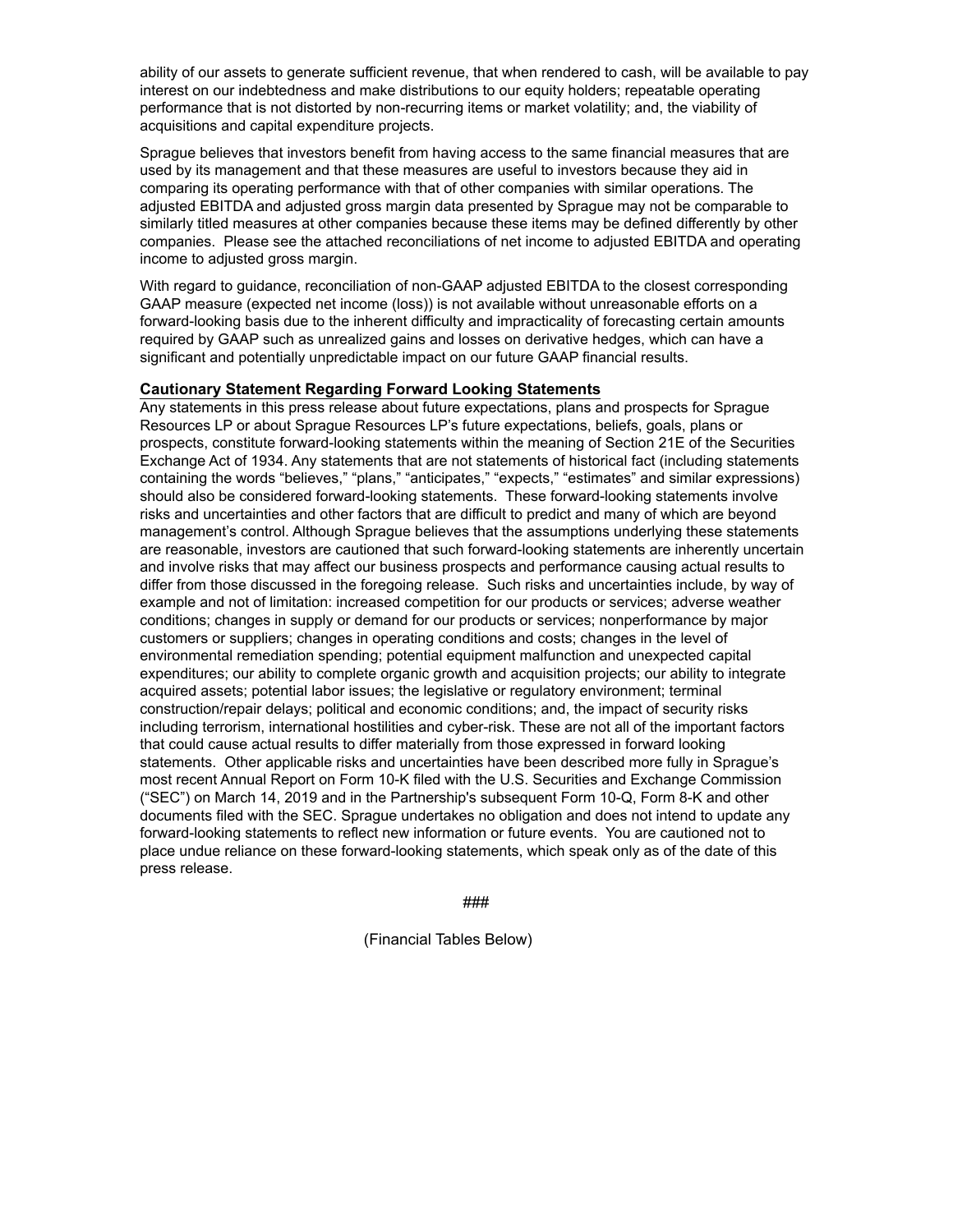# **Sprague Resources LP Summary Financial Data Three Months Ended March 31, 2019 and 2018**

|                                                                       | Three Months Ended March 31, |            |                     |            |
|-----------------------------------------------------------------------|------------------------------|------------|---------------------|------------|
|                                                                       | 2019<br>(unaudited)          |            | 2018<br>(unaudited) |            |
|                                                                       |                              |            |                     |            |
|                                                                       | (\$ in thousands)            |            |                     |            |
| <b>Income Statements Data:</b>                                        |                              |            |                     |            |
| Net sales                                                             | \$                           | 1,258,308  | \$                  | 1,331,148  |
| Operating costs and expenses:                                         |                              |            |                     |            |
| Cost of products sold (exclusive of depreciation and<br>amortization) |                              | 1,159,112  |                     | 1,183,982  |
| Operating expenses                                                    |                              | 23,789     |                     | 23,209     |
| Selling, general and administrative                                   |                              | 20,913     |                     | 27,864     |
| Depreciation and amortization                                         |                              | 8,388      |                     | 8,425      |
| Total operating costs and expenses                                    |                              | 1,212,202  |                     | 1,243,480  |
| Operating income                                                      |                              | 46,106     |                     | 87,668     |
| Interest income                                                       |                              | 187        |                     | 112        |
| Interest expense                                                      |                              | (11, 959)  |                     | (9,884)    |
| Income before income taxes                                            |                              | 34,334     |                     | 77,896     |
| Income tax provision                                                  |                              | (413)      |                     | (2,975)    |
| Net income                                                            |                              | 33,921     |                     | 74,921     |
| Incentive distributions declared                                      |                              | (2,055)    |                     | (1,714)    |
| Limited partners' interest in net income                              | \$                           | 31,866     | -S                  | 73,207     |
| Net income per limited partner unit:                                  |                              |            |                     |            |
| Common - basic                                                        | \$                           | 1.40       | \$                  | 3.22       |
| Common - diluted                                                      | \$                           | 1.40       | \$                  | 3.21       |
| Units used to compute net income per limited partner unit:            |                              |            |                     |            |
| Common - basic                                                        |                              | 22,733,977 |                     | 22,725,346 |
| Common - diluted                                                      |                              | 22,739,609 |                     | 22,786,889 |
| Distribution declared per unit                                        | \$                           | 0.6675     | $\mathbf{\$}$       | 0.6525     |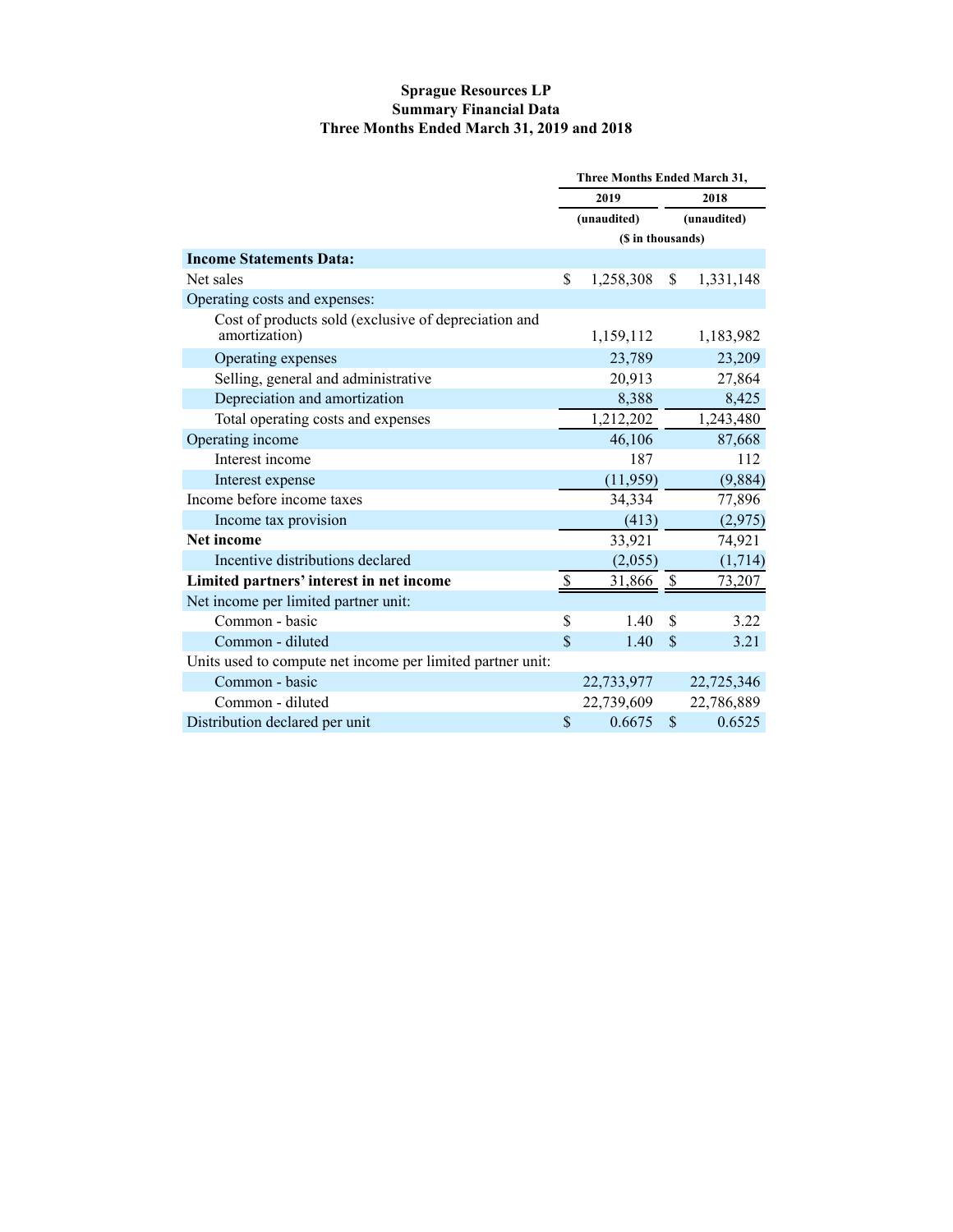# **Sprague Resources LP Volume, Net Sales and Adjusted Gross Margin by Segment Three Months Ended March 31, 2019 and 2018**

|                                                                   |                      | <b>Three Months Ended March 31,</b> |                           |                     |  |
|-------------------------------------------------------------------|----------------------|-------------------------------------|---------------------------|---------------------|--|
|                                                                   |                      | 2019<br>(unaudited)                 |                           | 2018<br>(unaudited) |  |
|                                                                   |                      |                                     |                           |                     |  |
|                                                                   |                      | (\$ and volumes in thousands)       |                           |                     |  |
| <b>Volumes:</b>                                                   |                      |                                     |                           |                     |  |
| Refined products (gallons)                                        |                      | 549,492                             |                           | 576,240             |  |
| Natural gas (MMBtus)                                              |                      | 19,804                              |                           | 20,257              |  |
| Materials handling (short tons)                                   |                      | 922                                 |                           | 793                 |  |
| Materials handling (gallons)                                      |                      | 106,223                             |                           | 69,972              |  |
| <b>Net Sales:</b>                                                 |                      |                                     |                           |                     |  |
| Refined products                                                  | $\mathsf{\$}$        | 1,120,123                           | \$                        | 1,180,860           |  |
| Natural gas                                                       |                      | 114,167                             |                           | 129,927             |  |
| Materials handling                                                |                      | 16,481                              |                           | 13,148              |  |
| Other operations                                                  |                      | 7,537                               |                           | 7,213               |  |
| Total net sales                                                   | \$                   | 1,258,308                           | $\mathcal{S}$             | 1,331,148           |  |
| Reconciliation of Operating Income to Adjusted Gross Margin:      |                      |                                     |                           |                     |  |
| <b>Operating income</b>                                           | $\mathbf{\$}$        | 46,106                              | \$                        | 87,668              |  |
| Operating costs and expenses not allocated to operating segments: |                      |                                     |                           |                     |  |
| Operating expenses                                                |                      | 23,789                              |                           | 23,209              |  |
| Selling, general and administrative                               |                      | 20,913                              |                           | 27,864              |  |
| Depreciation and amortization                                     |                      | 8,388                               |                           | 8,425               |  |
| Add/(deduct):                                                     |                      |                                     |                           |                     |  |
| Change in unrealized gain on inventory                            |                      | 4,236                               |                           | (23, 561)           |  |
| Change in unrealized value on natural gas                         |                      |                                     |                           |                     |  |
| transportation contracts                                          |                      | (7,988)                             |                           | (14,068)            |  |
| Total adjusted gross margin:                                      | $\mathcal{S}$        | 95,444                              | $\boldsymbol{\mathsf{S}}$ | 109,537             |  |
| <b>Adjusted Gross Margin:</b>                                     |                      |                                     |                           |                     |  |
| Refined products                                                  | \$                   | 44,739                              | \$                        | 56,335              |  |
| Natural gas                                                       |                      | 32,322                              |                           | 37,948              |  |
| Materials handling                                                |                      | 16,451                              |                           | 13,148              |  |
| Other operations                                                  |                      | 1,932                               |                           | 2,106               |  |
| Total adjusted gross margin                                       | $\sqrt{\frac{1}{2}}$ | 95,444                              | $\mathbb{S}$              | 109,537             |  |